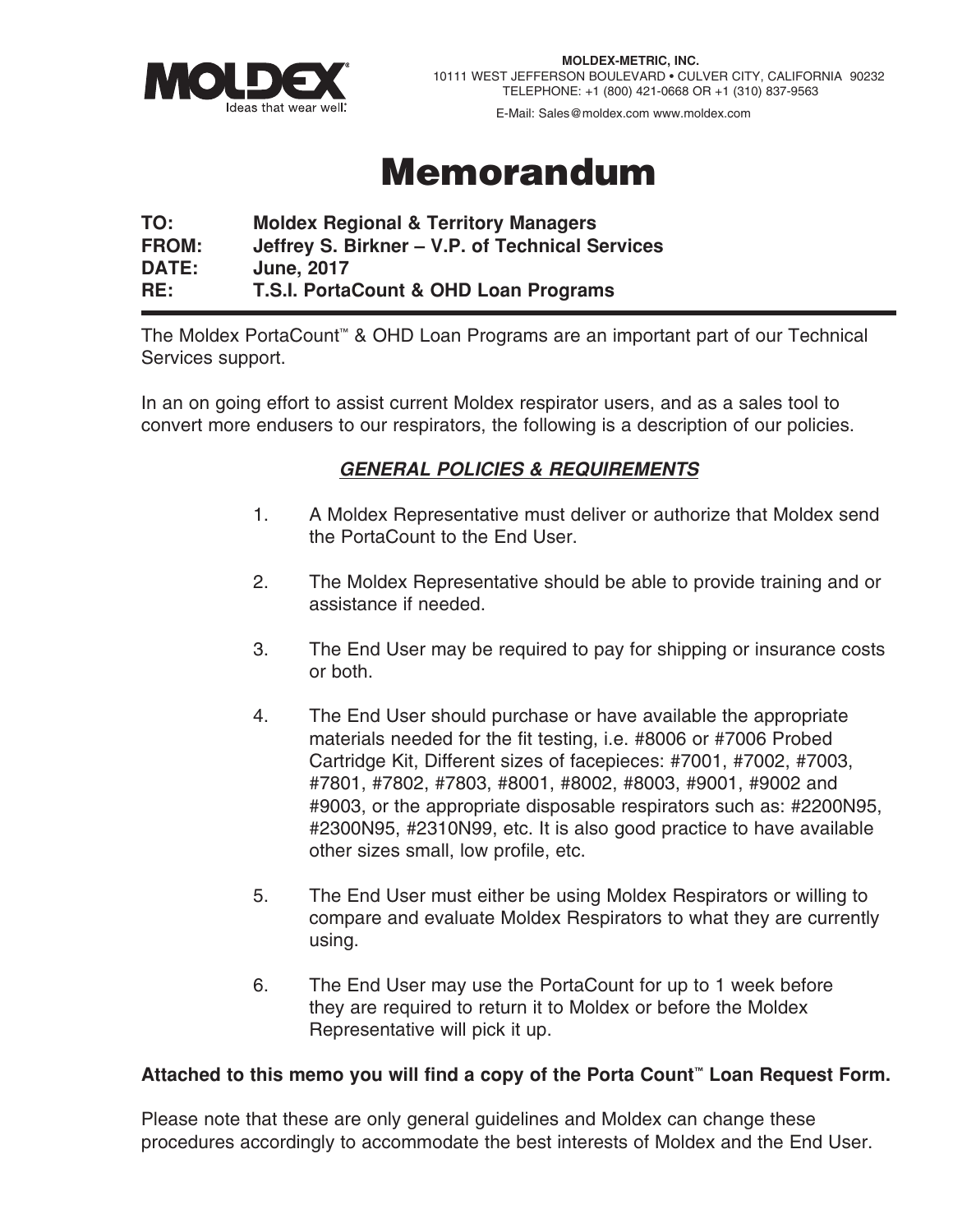

# **PortaCount ® LoanProgram RequestForm**

| <b>Respirators Currently Used:</b>                                                          |          |                                                                                                |  |
|---------------------------------------------------------------------------------------------|----------|------------------------------------------------------------------------------------------------|--|
| Brand #1                                                                                    | Brand #2 | Brand #3                                                                                       |  |
| Number of Users:                                                                            |          |                                                                                                |  |
| Brand #1                                                                                    | Brand #2 | Brand #3                                                                                       |  |
| to tech@moldex.com. You will be contacted via telephone for verification and shipment date. |          | Once completed, return form via FAX to Moldex Technical Services at +1 (310) 837-9563 or Email |  |
| For Moldex external use only                                                                |          |                                                                                                |  |

| Approved for Loan:           | No<br>Yes                 | Date to be shipped:            |
|------------------------------|---------------------------|--------------------------------|
| Serial Number of PortaCount: |                           | Shipment authorized by Moldex: |
| Serial Number of Companion:  |                           |                                |
| Shipping Via:                |                           | Tech Service Rep:              |
| <b>Shipping Fee:</b>         | Moldex<br><b>End User</b> |                                |
| Insurance Fee:               | Moldex<br><b>End User</b> | Date:                          |

Note to Rep: : Usual shipping method/UPS 3 Day, Insure for \$12,500

9700-001 REV C 06/17